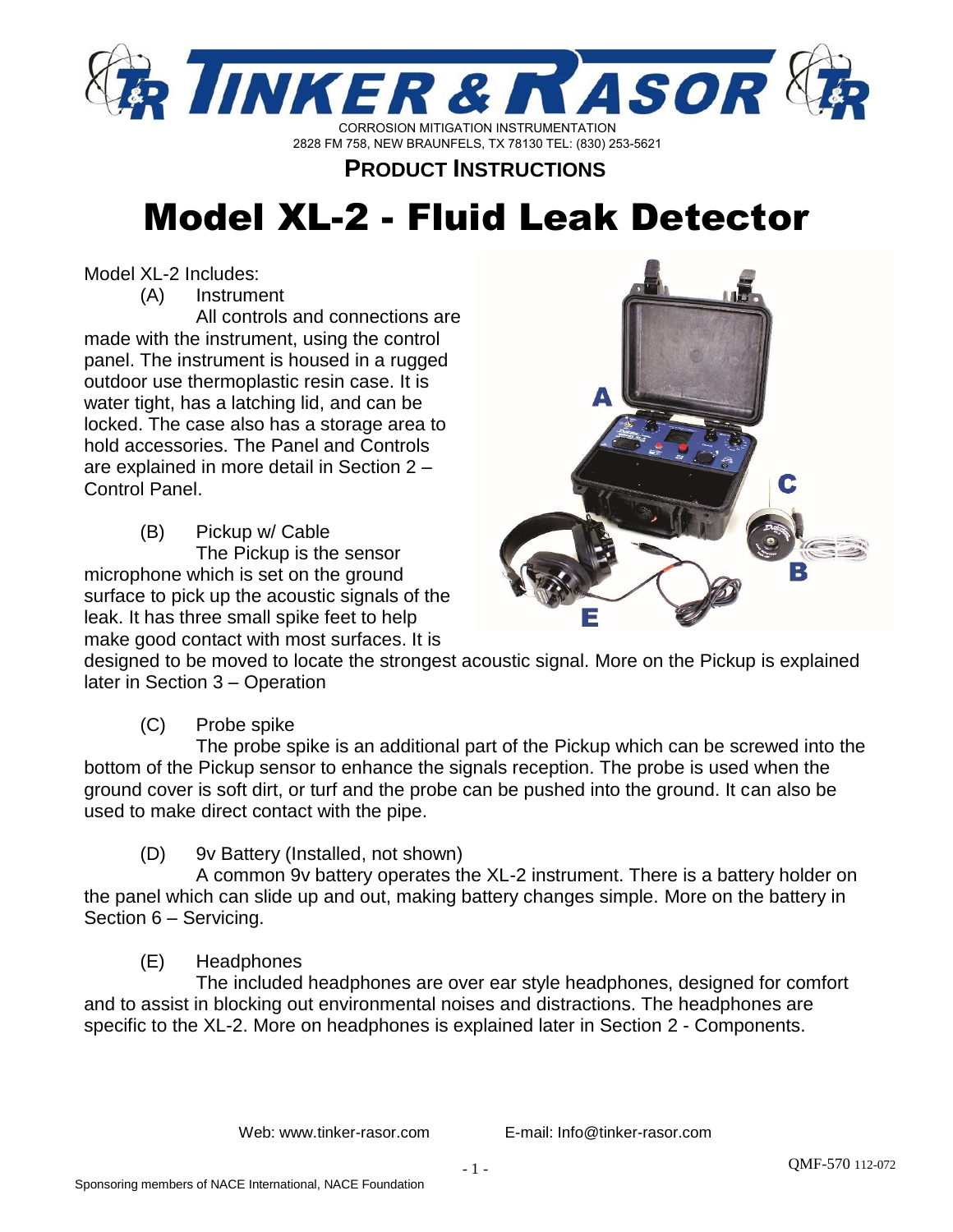

# **PRODUCT INSTRUCTIONS**

#### (F) Instructions (Not Shown)

These instructions are shipped with each new XL-2 instrument. Instructions can also be downloaded for the Detectron website: [www.detectron.com,](http://www.detectron.com/) or by contacting Tinker & Rasor.

#### (G) Warranty Card/Calibration Statement (Not Shown)

The XL-2 comes with a limited 1-year manufacturer warranty against defects in manufacturing. If you experience problems with the XL-2 instrument, first contact Tinker & Rasor for technical assistance by calling our offices, or e-mailing: info[@tinker-rasor.com.](mailto:Support@tinker-rasor.com)

#### 1. UNPACKING

Note the various components included with the instrument and store them in the same location when not in use. When unpacking the instrument, ensure all items have been received. If there is any damage to the shipping carton, you may need to make a claim with the carrier. The included 9v battery is installed in the instrument.

Locate the warranty card and follow directions to register your product online.

#### 2. COMPONENTS

#### Control Panel

The XL-2 Control Panel is the main interface to control the features and performance of the instrument.

## Power

The XL-2 instrument is powered On and Off by a toggle switch, located in the upper

Left corner of the Control Panel. When powered On, the LCD display will show and briefly display full bars. When turned Off, the XL-2 is disconnected from the 9v power source and can be stored indefinitely. If the unit is to be stored for a longer period, > 6 months, the 9v battery should be removed from the instrument. See more on the Battery, below.

*Figure 2 Control Panel*

#### **Battery**

The XL-2 is powered by a single 9v battery. The common 9v battery is easy to find and replace, and the instrument does not require any charging. It will always be ready to use when you need it.

The Batt Test button should be used periodically to ensure the battery is in good condition. When using the Batt Test button, ensure that the headphones and Pickup are both plugged into the instrument. When the battery is too low, the LCD will fade out.



*Figure 3 Battery Holder*

Web: www.tinker-rasor.com E-mail: Info@tinker-rasor.com

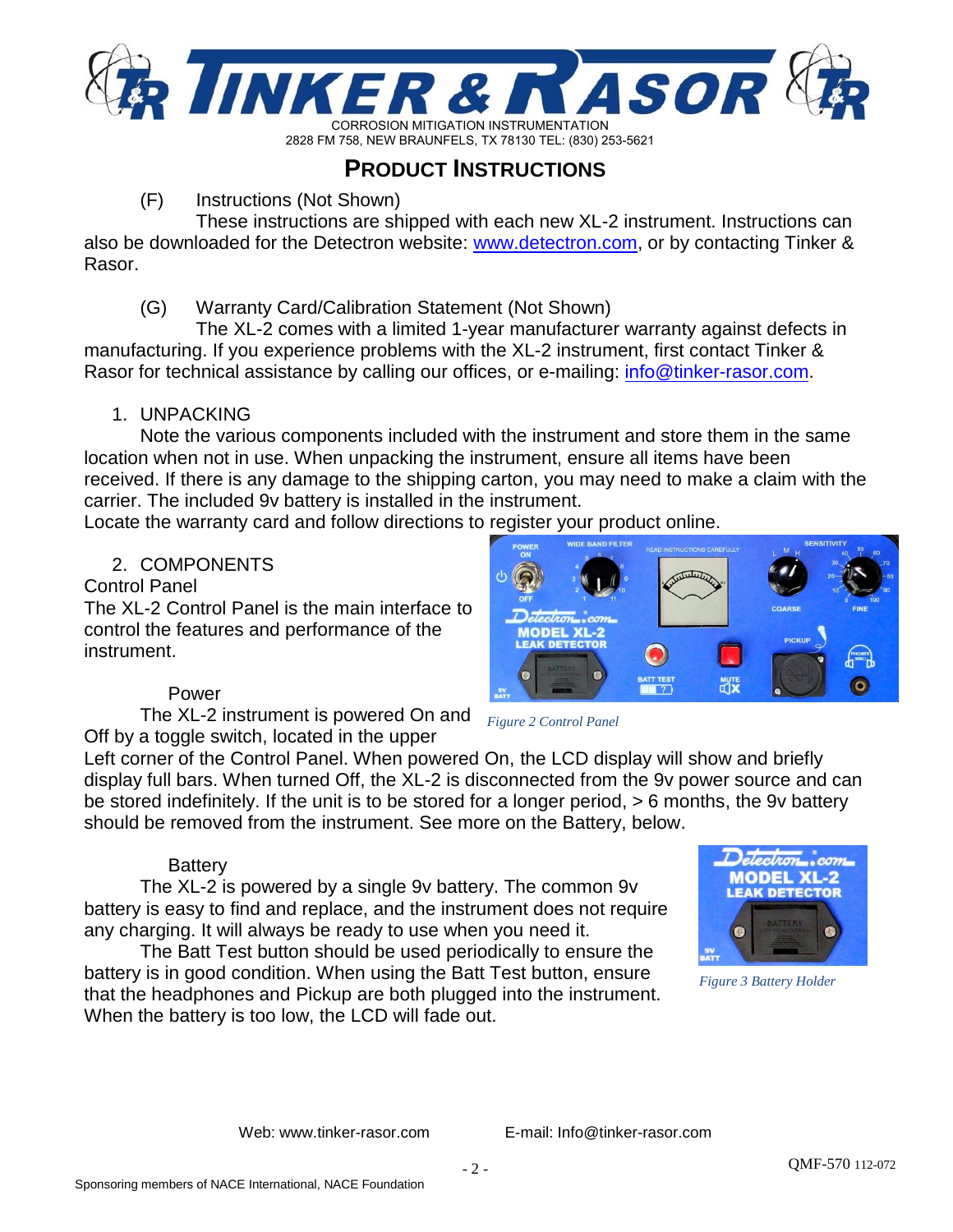

# **PRODUCT INSTRUCTIONS**

#### **Filter**

The XL-2 has an 11-position filter switch. The filter is used to accentuate the sound of the leak while lessening or removing other environmental sounds. This lets the user focus in on just the sound of the leak. It is suggested to always start with no filter selected by pointing the switch straight down at the six o'clock position. When a leak is heard and sensitivity has been adjusted you can begin selecting filters. More on the use of the Filter is explained later is Section 3 – Operation

#### LCD

The main LCD display shows a digital representation of an analog swing meter. The meter displays a series of dark lines from Left to Right. As these lines move to the Right of the display, they are indicating more acoustic signal being received. The display is meant to mimic or be the visual representation of the intensity of the audible signal being received by the headphones. The LCD will flash to indicate a low battery voltage.

#### Batt Test

The panel of the XL-2 includes a momentary button to test the battery. When this button is pushed, the LCD display changes to show the battery level, and is no longer displaying signal intensity. When the button is released, the LCD goes back to signal intensity. This button only functions when held down. The performance of the instrument can be affected by low battery voltage.

## **Mute**

The Red Mute button is a latching switch. When depressed and released, the mute feature is on and the audible signal to the headphones is cut off. Pushing and releasing the button again will turn the mute feature off.

## Pickup Connector

The Pickup connects to the XL-2 panel at the Pickup connector. The Pickup connector has a cover to keep water and debris out of the instrument when the Pickup is not connected. The cover is rotated to allow the Pickup cable connector to mate with the instrument panel. The Pickup cable has a 3-pin connector. It is pushed into the panel Pickup Connector firmly and should be pushed down until it stops, ensuring a good connection.



*Figure 7 Pickup & Headphones Connection*

Web: www.tinker-rasor.com E-mail: Info@tinker-rasor.com



*Figure 4 Filter Selector Switch*



*Figure 5 LCD Display*



*Figure 6 Batt Test & Mute*

- 3 -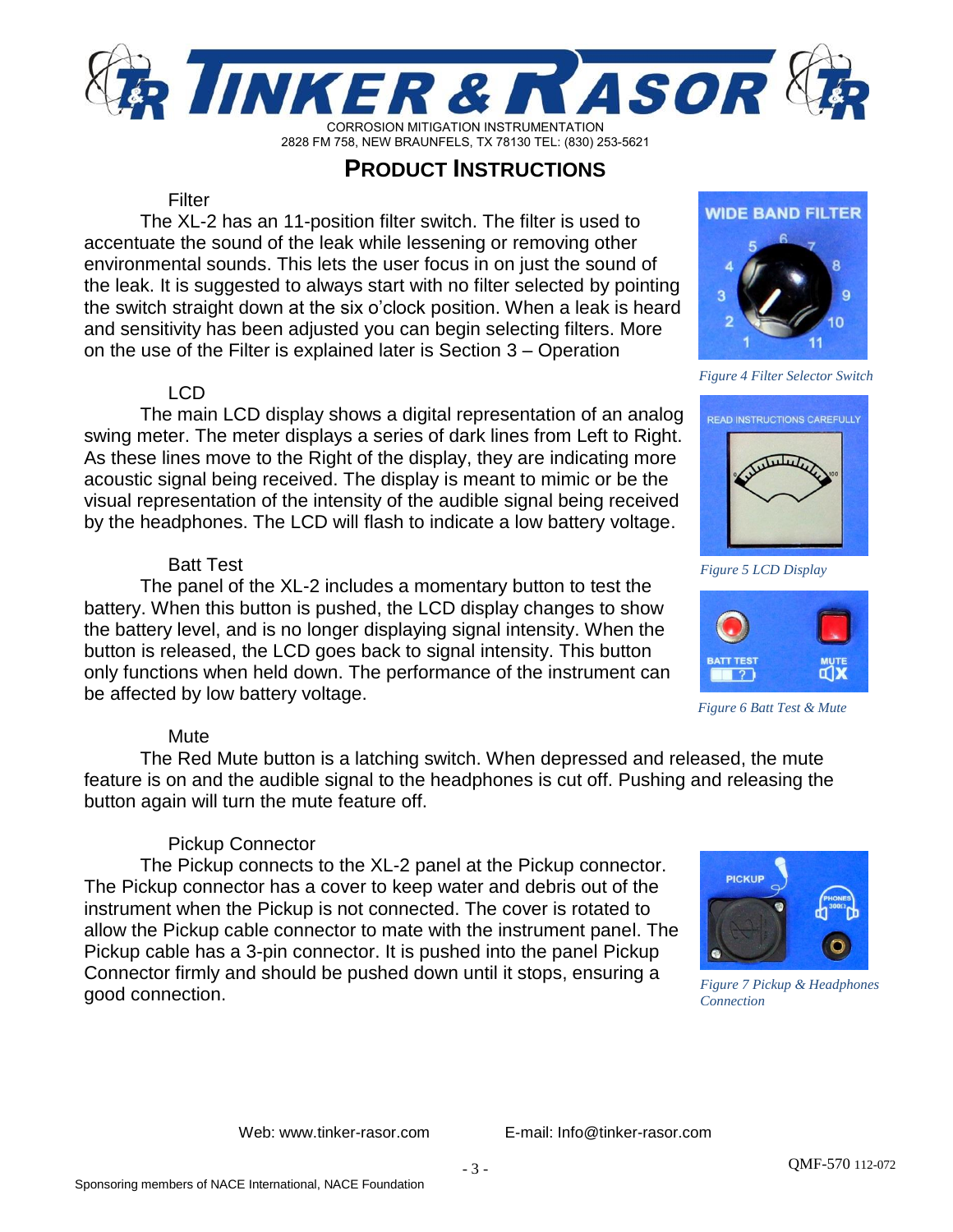

**PRODUCT INSTRUCTIONS**

Headphone Jack

The headphones connect to the panel at the headphone jack. This connector is a standard 3.5mm headphone jack, and will accept a wide variety of headphones.

The headphones included with the XL-2 are specifically designed for use with the instrument and have an impedance of 300 Ohms (each ear piece), which make

them a superior choice for this application. Use of other impedance headphones is not suggested, and will likely result in poorer performance than the using the included headset.

Headphones have a standard fit adjustment for each ear piece and also have a volume control adjustment on one side.

#### Sensitivity – Coarse

The Coarse Sensitivity adjustment switch can be rotated between three options: Low (L), Medium (M) and High (H). More on the use of the Sensitivity controls later in Section 3 – Operation

#### Sensitivity – Fine

The Fine Sensitivity adjustment switch is rotated from 0 to 100 to increase the sensitivity of the Pickup signal. More on the use of the Sensitivity controls later in Section 3 – Operation

## Storage

The XL-2 control panel is bent to allow for in-case storage of accessories such as the Pickup and Probe.

#### Pickup

The pickup sensor is made up of the main pickup body, the attached cable and the optional probe. The probe can be screwed into the pickup body. More on the pickup and probe in Section 3 – Operation

## 3. OPERATION

Setup in the area where you will begin the leak detection.

- Open the case and make the connection of the Pickup cable to the control panel.
- Screw the Probe spike into the Pickup, if it is to be used.
- Place the Pickup on the ground area where you will begin detecting.
- Connect the headphones to the headphone jack on the panel
- Turn the XL-2 On by moving the toggle switch up to Power On.
- Note the LCD becomes active. Push the Batt Test button to ensure good battery condition.

Web: www.tinker-rasor.com E-mail: Info@tinker-rasor.com



*Figure 8 Headphones*



*Figure 9 Sensitivity Controls*



*Figure 10 Pickup & Probe.*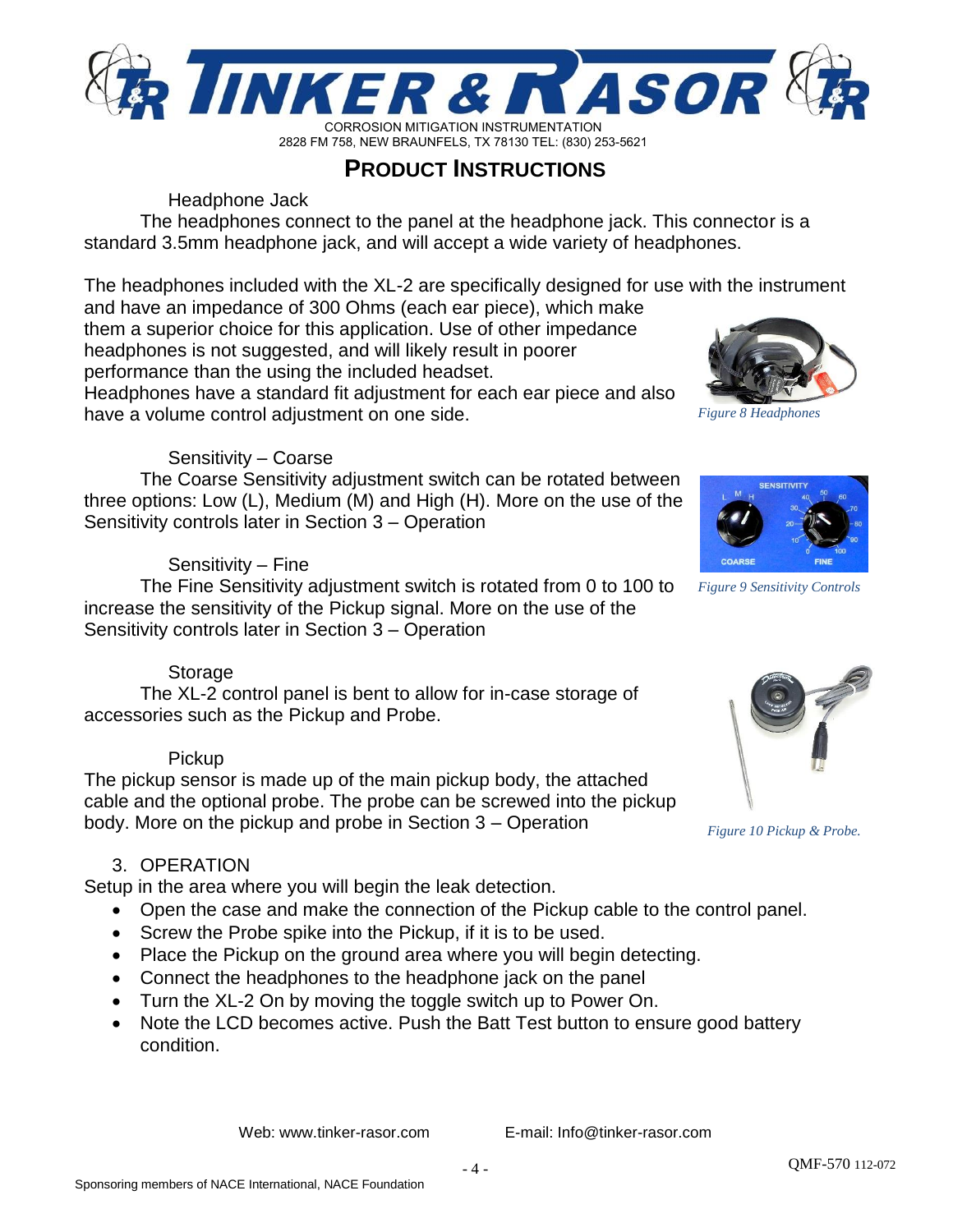

# **PRODUCT INSTRUCTIONS**

- Rotate the Filter switch all the way counter-clockwise so that the knob is pointing down, towards the six o'clock position. No filter selected.
- Rotate the Coarse Sensitivity switch counter-clockwise to position L.
- Rotate the Fine Sensitivity switch counter-clockwise to position 0.
- Put on the headphones. You should immediately note the sounds from the Pickup.
- Press the Mute button to disengage the headphones.

*NOTE: As you move the Pickup from one location to the next, it is suggested that you mute, in case the very sensitive Pickup is bumped or banged into something creating a very loud condition in the headphones.*

You are ready to begin the leak detection survey.

With the Pickup placed on the surface to be investigated, begin to adjust the "COARSE" and "FINE SENSITIVITY" controls. Starting at the COARSE setting L, adjust the FINE setting knob clockwise. If leak is not heard, or is not loud, move COARSE setting to M, and start FINE setting at 0 again. If necessary, move COARSE to H, and adjust FINE from 0 again. Move the sensitivity controls until the meter indicates somewhere in the upper two-thirds of its scale and note the sounds heard in the headphones. If a leak is heard, the filter switch may be rotated to a position which accentuates the leak and reduces background noise. Filters 1 through 11.

When moving the Pickup or during periods of excessively high background noise, it is possible to mute the detector without disturbing the sensitivity controls by pushing the MUTE button on the control panel.

When listening for sounds on an exposed pipe, screw the pointed probe into the bottom of the Pickup and hold the point firmly against the pipe. Underground leaks can often be detected more easily by pushing the pointed probe into the ground. When listening for leaks on flat surfaces, the probe is removed, and the Pickup is placed on the surface with the three spikes supporting it.

It is possible to familiarize oneself with the sound of a water leak by listening on a water line and slowly turning on a faucet so that a small amount of water is discharging from it. By alternately turning the water "on" and "off" the characteristic high-pitched hissing sound can be heard and distinguished from other sounds on the line.

## 4. LEAK DETECTION METHODS

The general locality of the water leak may be indicated by a metered loss, damp spots, or surface water. Since water from an underground leak usually travels a considerable distance before appearing at the surface its presence usually only indicates the general area of a leak.

To narrow down the search for the leak, take readings with the leak detector on all exposed portions of the system (fireplugs, meter boxes, valves) in the suspected area. When taking

Web: www.tinker-rasor.com E-mail: Info@tinker-rasor.com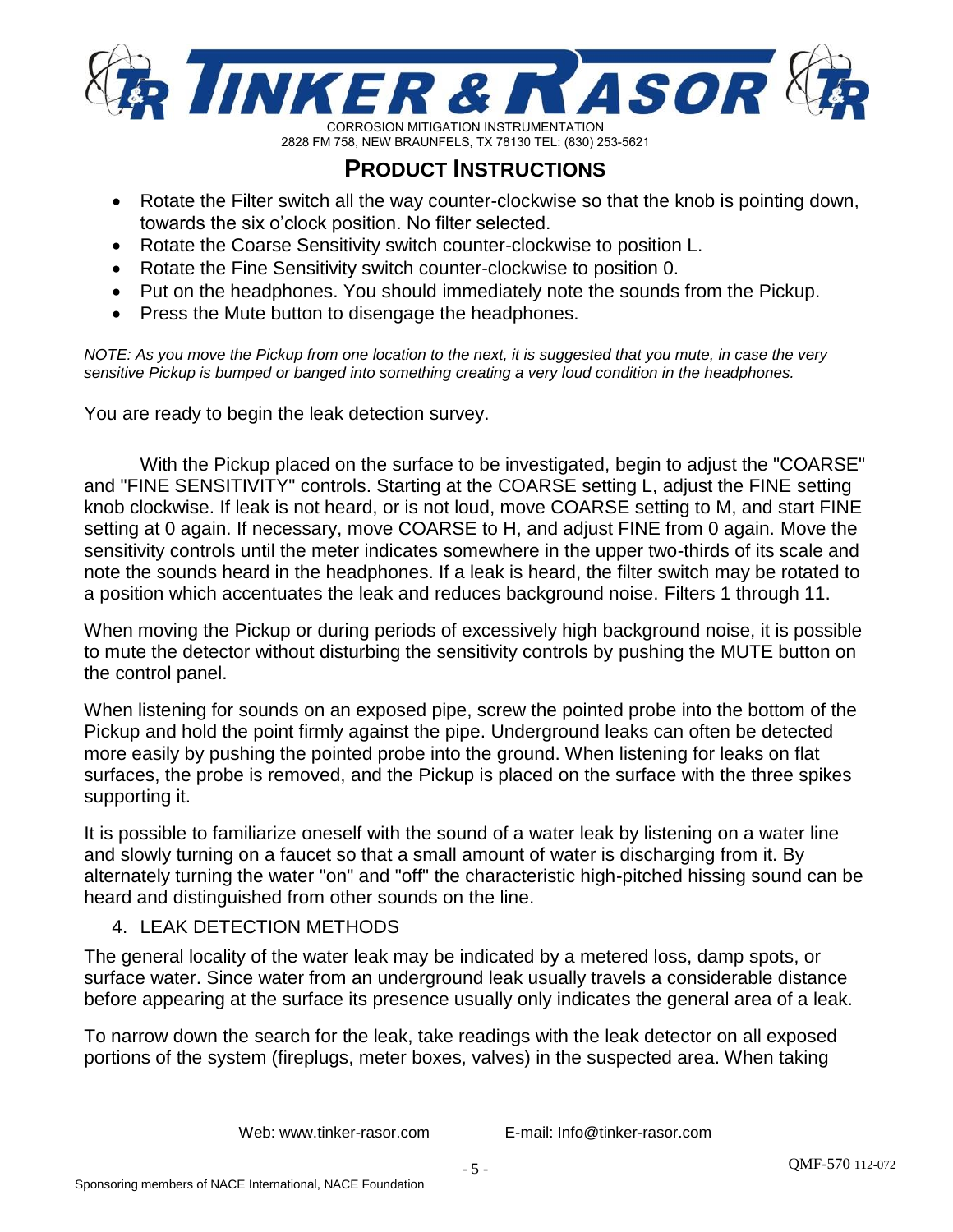

# **PRODUCT INSTRUCTIONS**

comparative readings with a leak detector, all readings must be made to the same reference level if accurate results are to be obtained. After the first reading is taken and the sensitivity controls have been initially set, subsequent readings should be taken without re-adjusting the sensitivity settings, so that the deflection of the meter will give a true indication of relative sound intensities.

Another method of taking comparative readings is to adjust the "FINE SENSITIVITY" control until some particular meter reading (say one-half scale) is obtained. Record the position of the sensitivity control required at each location to give the same meter indication. If more sensitivity is required at a subsequent location, the leak sound is weaker, and if less sensitivity is required, the leak sound is greater.

After determining the specific area of the leak from readings taken on exposed portions of the system, the next step is to pinpoint the leak. First, mark the course of the pipeline including all laterals and services using a Detectron Model 505 "Go-Fer" Pipe & Cable Locator. Take readings every few feet along the course of the suspected pipeline by placing the pickup on the surface directly over the pipe and record the sound intensity. Correlation of these readings will indicate the exact location of the leak.

## 5. OPERATING SUGGESTIONS

1. Protect the pickup and its cable from wind. Wind noise is likely to mask the sound of a leak.

2. Use systematic approach to leak locating. Always know the exact location of the suspected pipeline.

3. Become familiar with the sound produced by a water leak by experimenting with known leaks.

4. Whenever possible, use the same personnel for leak detection work. Experience is a great aid to efficient leak locating.

5. When the leak sound has been located on the main, be sure to check for unknown laterals which may have leaks.

## 6. SERVICING

To replace battery, slide the battery holder up and out of the control panel. To open the battery holder, insert a finger nail or small standard screwdriver into the slot opening near the bottom of the battery holder. Push the holder up towards the Detectron logo and lift up and away from panel. The battery holder and 9v battery will come completely away from the instrument, with no wires attached. Replace the 9v battery and pay close attention to polarity. The battery holder has a large opening and a small opening. Ensure that the battery contacts match the size of the openings.